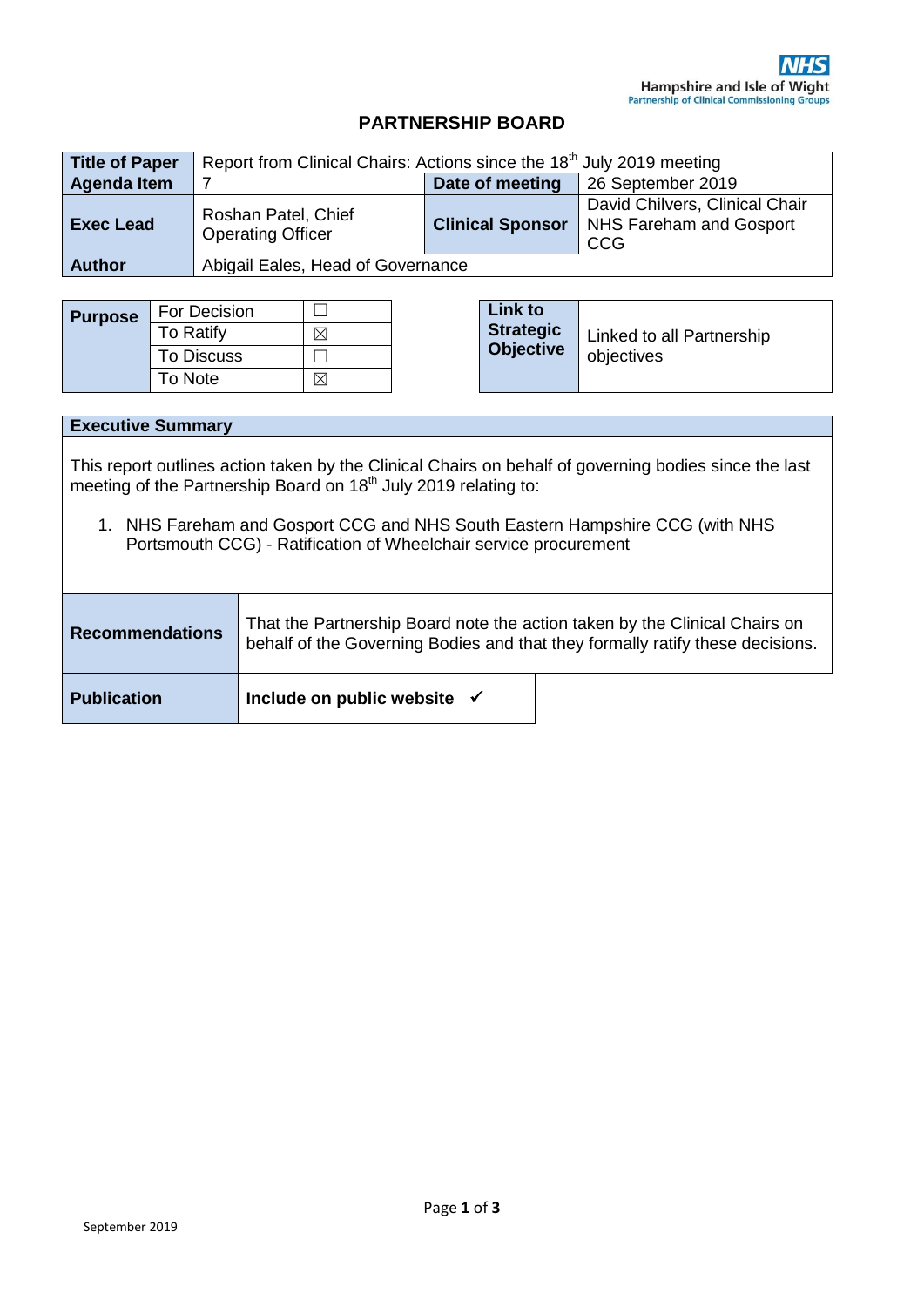### **Report from Clinical Chairs: Actions since the 18th July 2019 meeting**

#### **Summary**

This report sets out the key actions which have been taken by the Clinical Chairs since the last meeting of the Partnership Board\* which took place on 18<sup>th</sup> July 2019 and asks the Partnership Board to formally ratify those actions.

This paper will:

- Provide the background and rationale to the actions taken by the Clinical Chairs
- Ask for formal ratification by the Partnership Board to ensure a robust audit trail for decision-making

# **Chairs' action 1. NHS Fareham and Gosport CCG and NHS South Eastern Hampshire CCG (with NHS Portsmouth CCG)- Ratification of wheelchair service procurement**

#### **Background**

The contract for provision of wheelchair services for the above CCGs had also included NHS Southampton City CCG and NHS West Hampshire CCG. This contract ended on 31<sup>st</sup> March 2019 at which time NHS Fareham and Gosport CCG, NHS Portsmouth CCG and NHS South Eastern Hampshire CCG agreed a contract extension which was effectively a direct award to the incumbent provider, Millbrook Healthcare, for a period of 12 months to end on 31<sup>st</sup> March 2020. The remaining two CCGs agreed a 24-month extension to end on 31st March 2021.

Both groups of CCGs decided on different expiry dates due to differing priorities and agendas. For this reason, two separate procurement processes were agreed.

Wheelchair services, with assessment, supply and maintenance, come under the full force of EU Procurement regulations. An open process (i.e. no restriction on the number of bidders) was agreed on the basis that the risk of receiving more than five bids was minimal due to market knowledge and early engagement.

The process was managed through a Project Board by the South of England Procurement Services team in conjunction with the commissioning team from NHS South Eastern Hampshire CCG.

Based on the outcomes of the tender evaluation, concluded as part of the pre-determined evaluation criteria published in the tender documents, it was the recommendation of the Project Board to award a 5-year contract with 24 month optional extension period to: AJ Mobility Limited.

The annual contract award (excluding VAT) amounts to:

- NHS South Eastern Hampshire CCG £705,514
- NHS Fareham & Gosport CCG £705,514